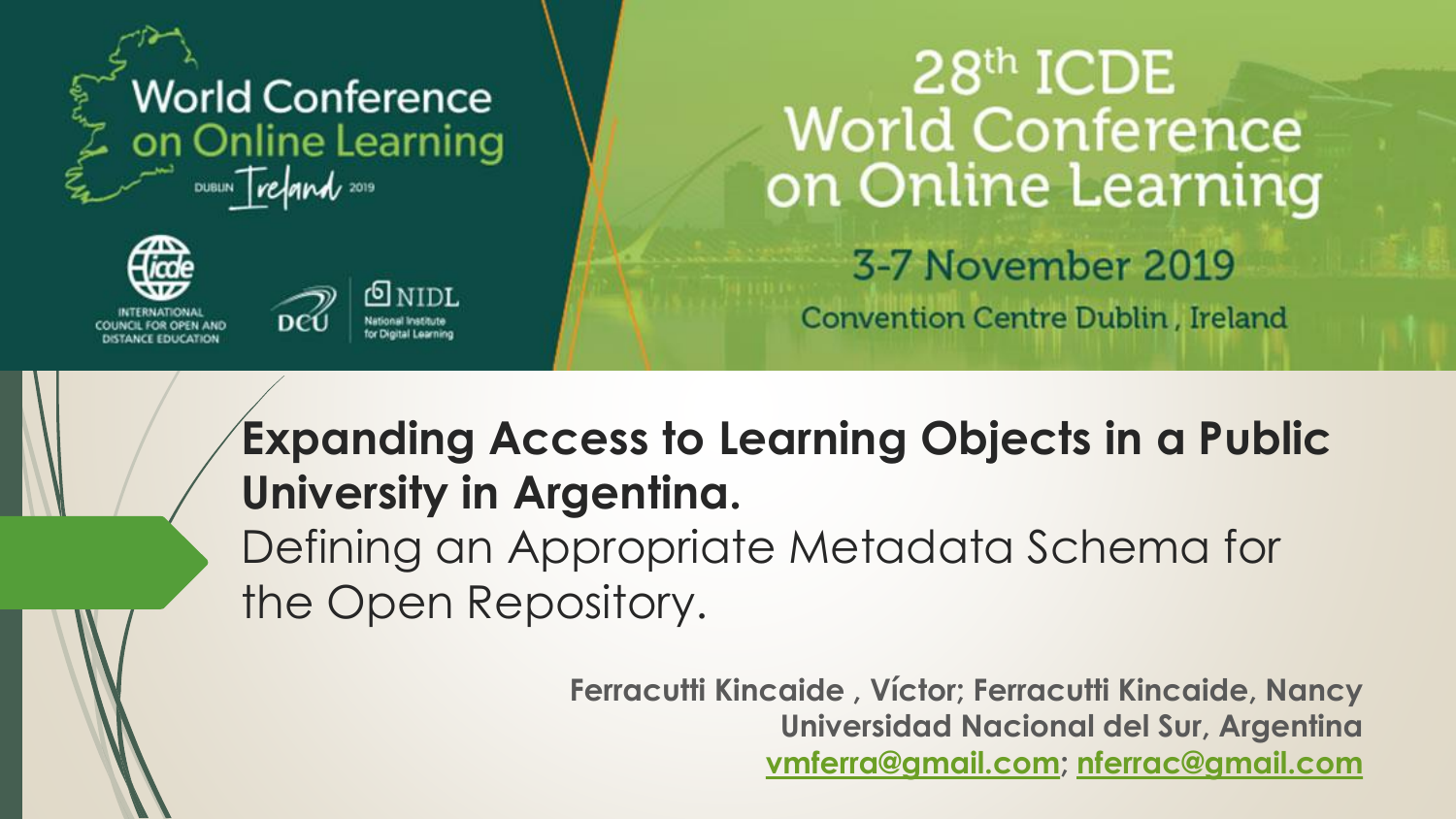

## **Table of Contents.**

National Context in Argentina. Universidad Nacional del Sur. **Problems to solve.** • Objectives to achieve. **Proposal.**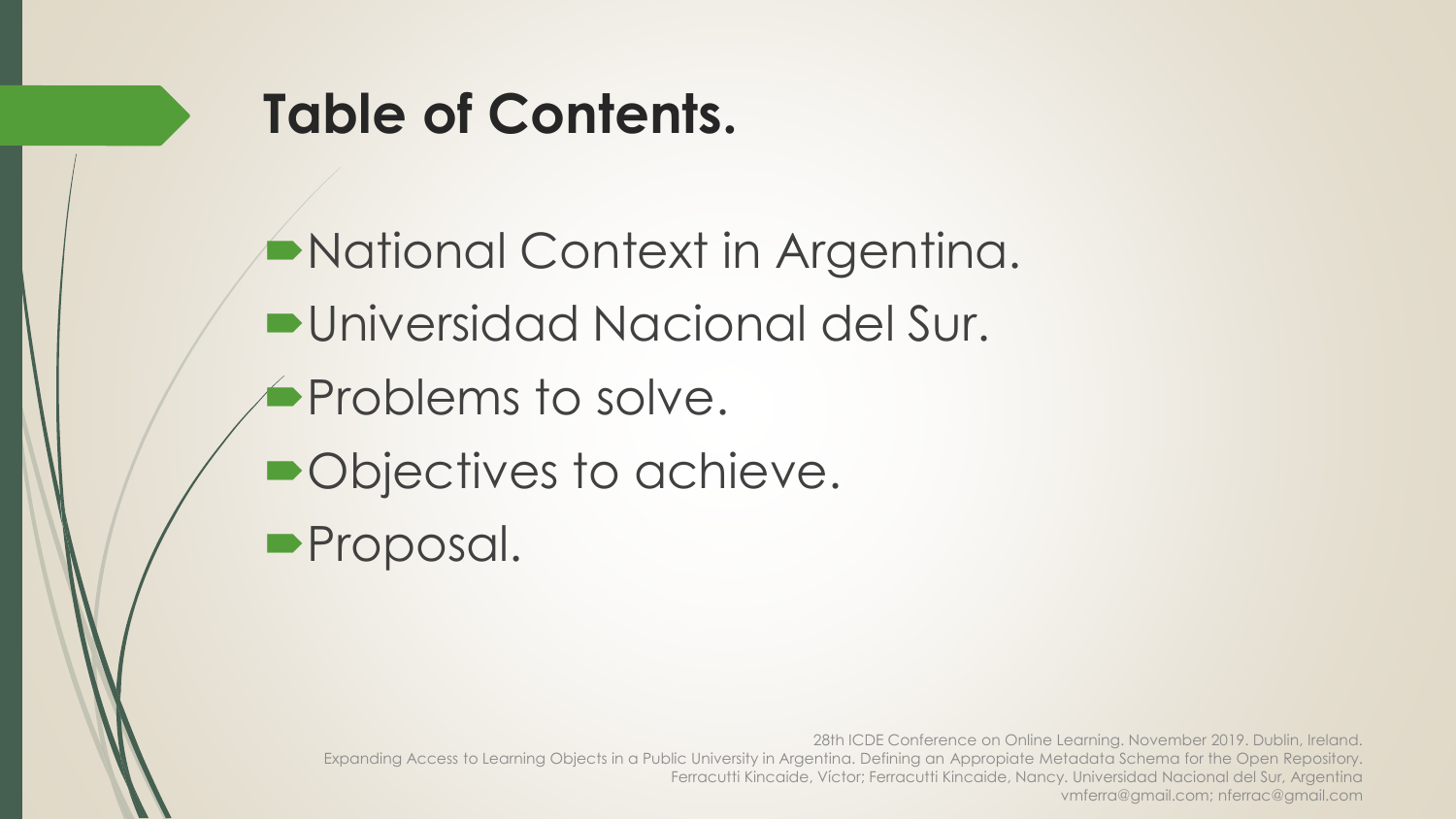### **National Context in Argentina.**

Ministerial Resolution 2641/2017: Distance Ed.

#### National Law 26.899/2013: OA Institutional Digital Repositories.

#### NIC Networks: RUEDA, RedIAB.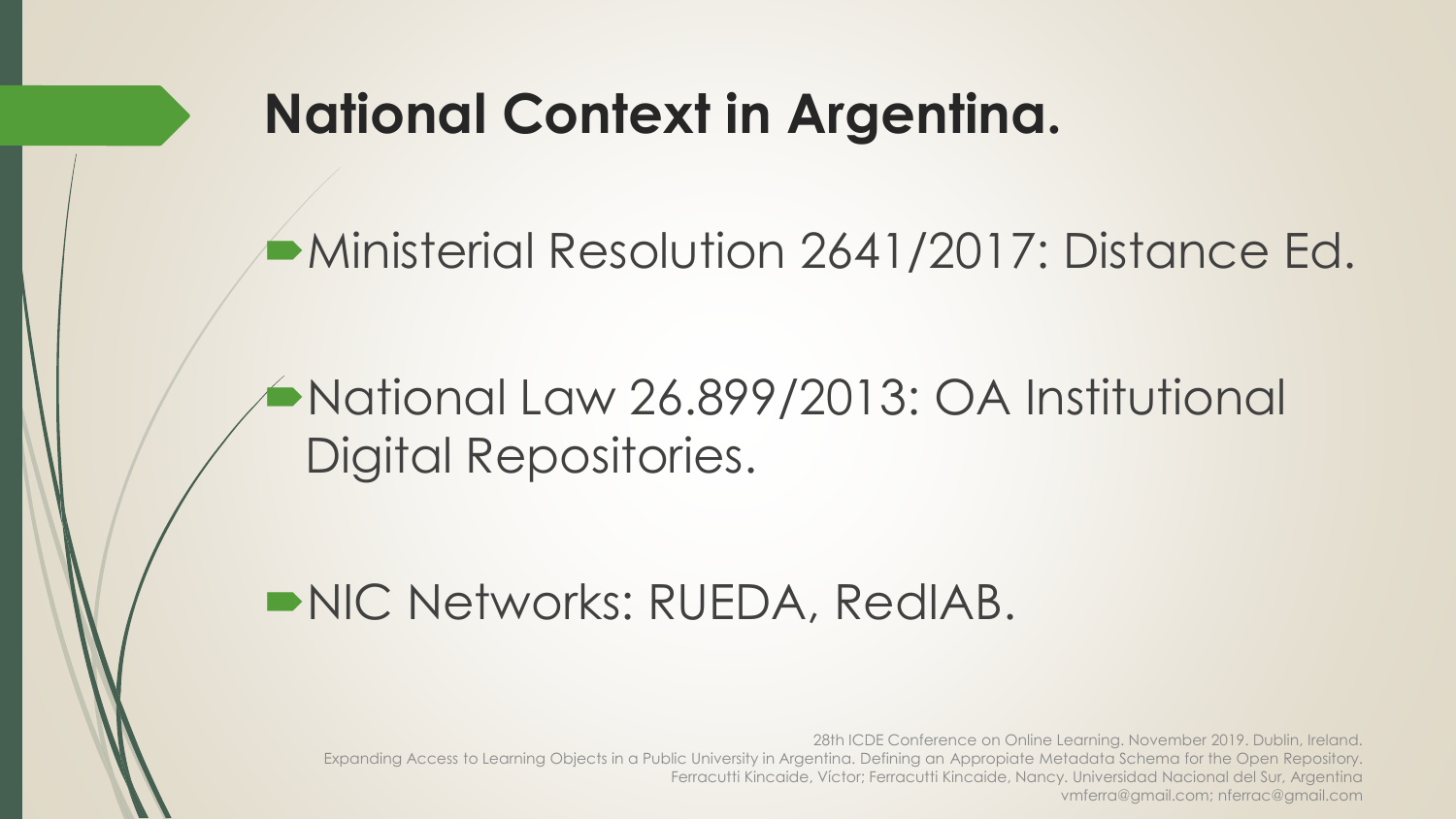### **Universidad Nacional del Sur.**

**Central Library: repositories.** 

Continuar.UNS: services for Distance Ed.

**IF area: VLE Moodle.**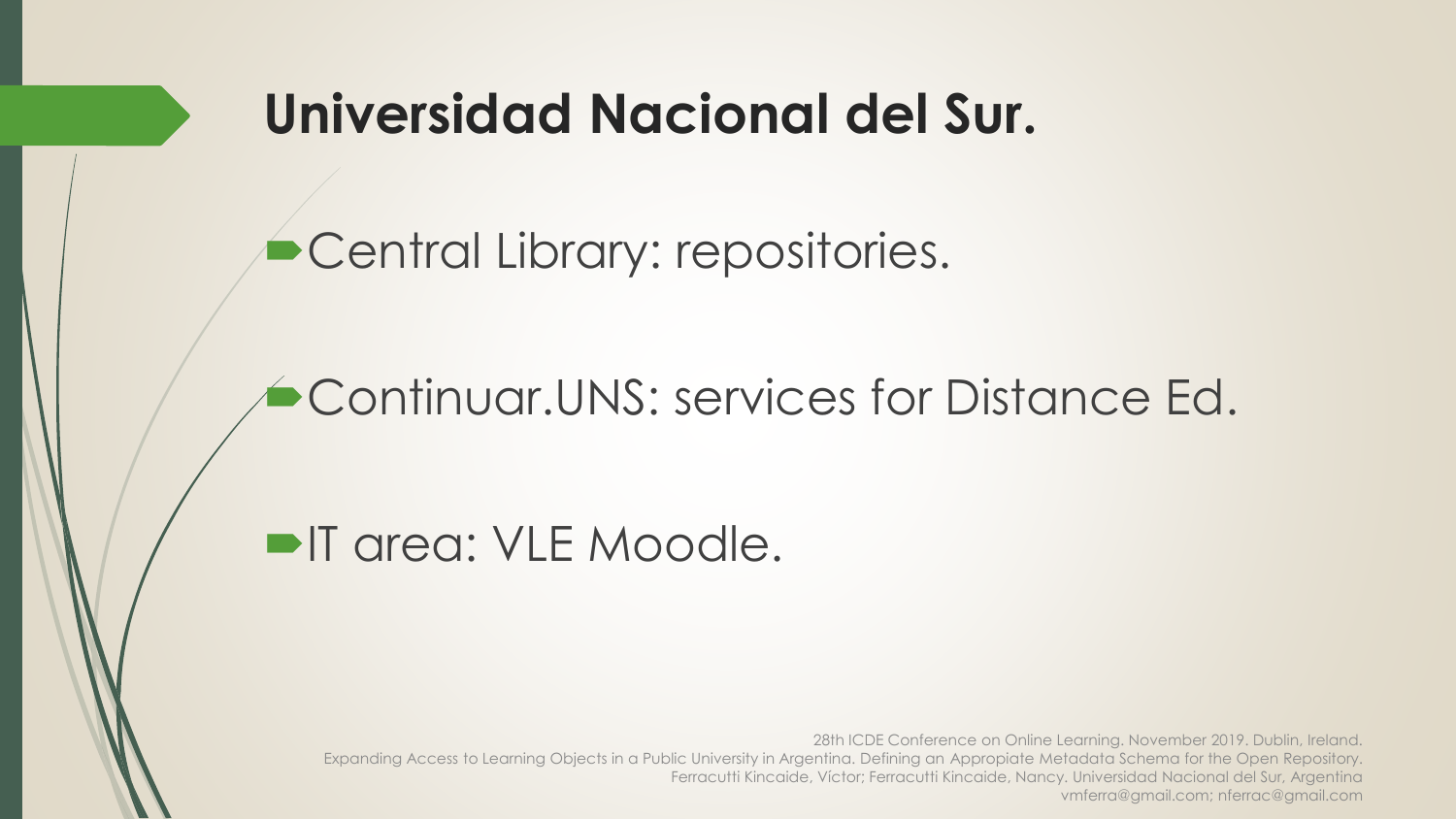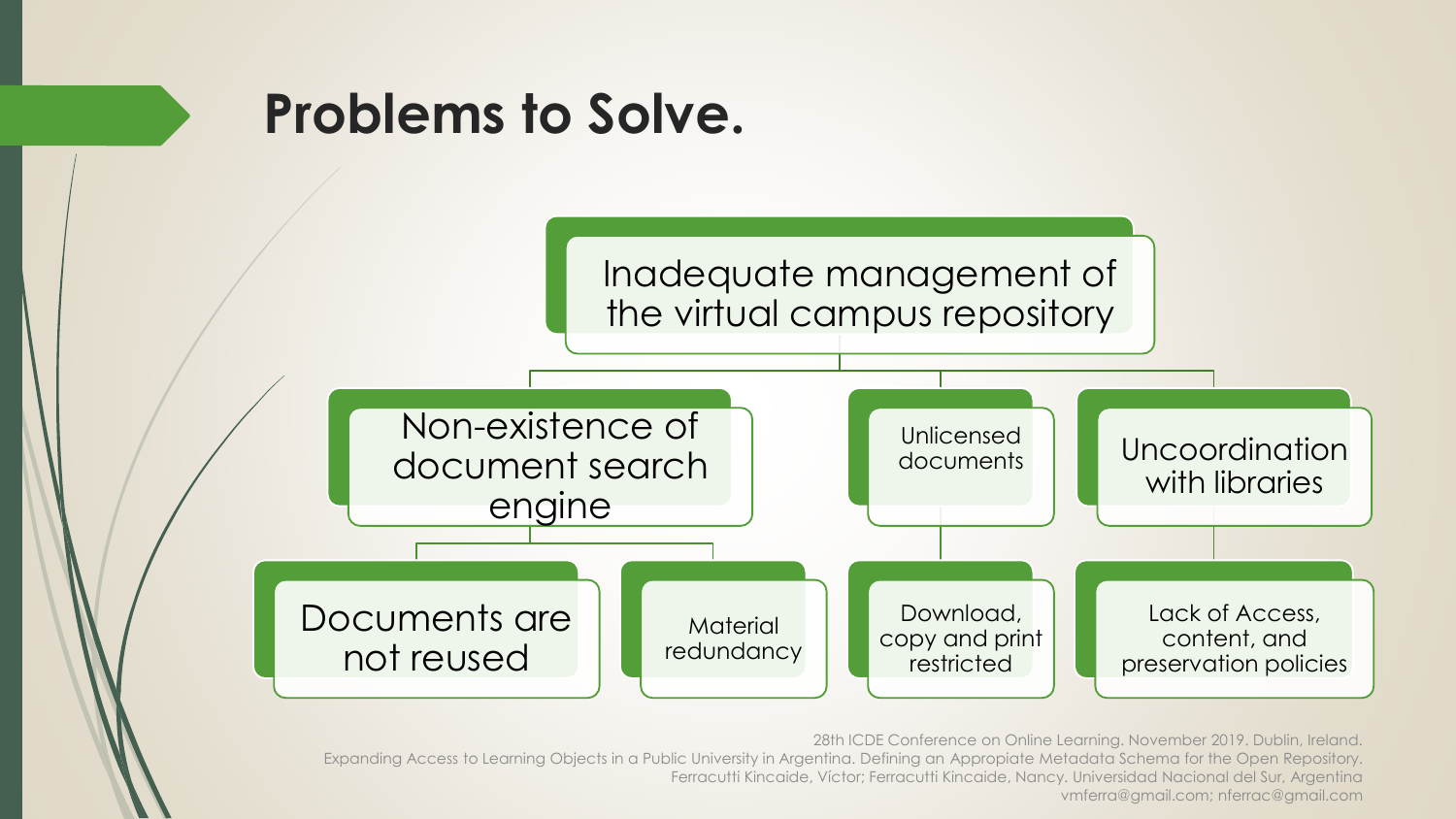### **Objectives to Achieve.**

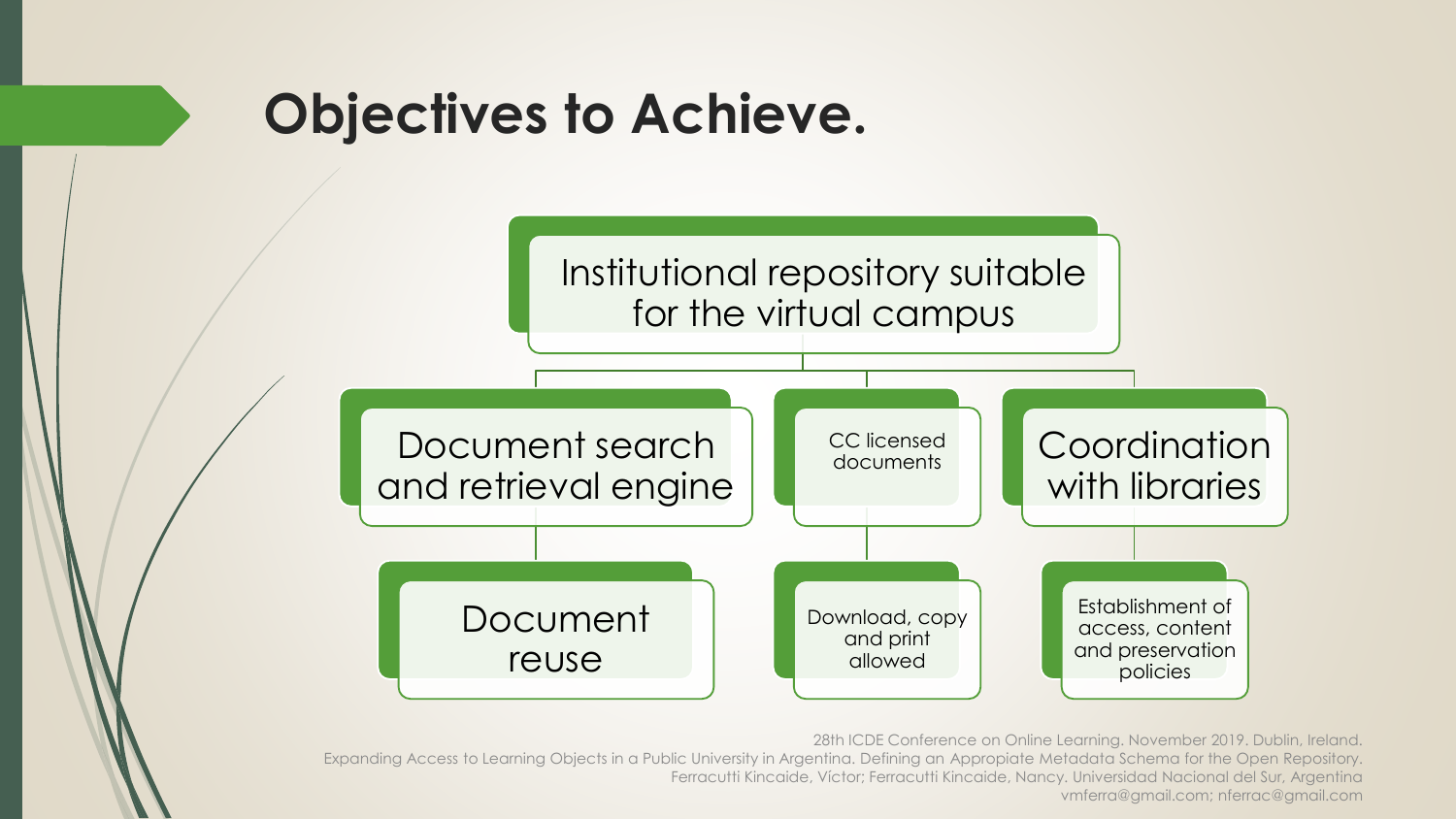

Combination of DC and LOM metadata. **Expressive description. Ease of loading.** ■ Quality Control. Interoperability (SNRD, others).